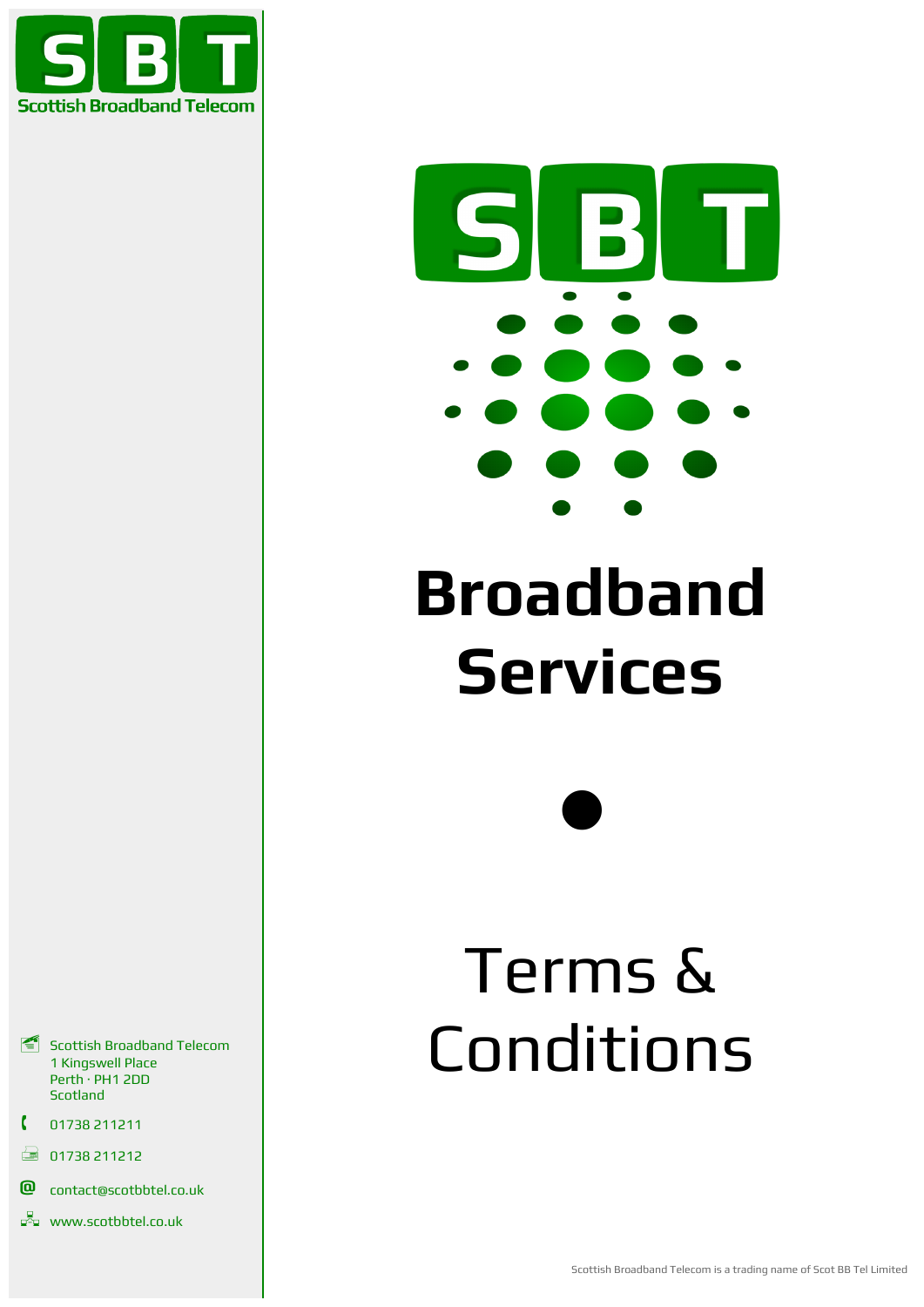# **GENERIC TERMS AND CONDITIONS**

## **1 · Introduction and definitions**

- 1.1 These terms and conditions ("Conditions") shall govern the agreement between Scottish Broadband Telecom ("us" or "we") and the individual or organisation applying for the provision of the Goods or Services ("you").
- 1.2 Our registered office and correspondence address is: 1 Kingswell Place Perth PH1 2DD **Scotland**
- 1.3 You can contact us by email on contact@scotbbtel.co.uk, telephone 01738 211211, fax 01738 211212.
- 1.4 We explain in the headings what each clause covers. These headings are for guidance only and are not intended to be legally binding.
- 1.5 These Conditions take precedence if inconsistent with the material on our Website.
- 1.6 The following have particular meanings in these Conditions:
	- 1.6.1 "Acceptable Use Policy" means our guidelines for acceptable use made available at http://www.scotbbtel.co.uk/aup.pdf which may be amended from time to time;
- 1.6.2 "Data" includes information, documents, text, software, music, sound, photography, messages, and other material of any kind in any form;
- 1.6.3 "Goods" means the goods described on the Website and which we agree to sell to you;
- 1.6.4 "Internet" means the global data network comprising interconnected networks to which we are connected and provide access to you via the Services;
- 1.6.5 "Personal Data" means Data about any identified or identifiable living person;
- 1.6.6 "Registry" means either Nominet UK Limited, CentralNIC Limited or Tucows Inc, or any other domain names registry that we choose to use from time to time;
- 1.6.7 "Regulations" means the Consumer Protection (Distance Selling) Regulations 2000;
- 1.6.8 "Services" means the services described on the Website and which we agree to provide to you;
- 1.6.9 "Website" means our web presence at www.scotbbtel.co.uk and other locations we advertise from time to time.

## **2 · Changes to these Conditions**

- 2.1 We reserve the right on giving prior notice on the Website to alter these Conditions at any time (including altering our Acceptable Use Policy and other policies).
- 2.2 Any renewal of the Services will in any event be subject to our then current Conditions.

## **3 · Your right to cancel**

- 3.1 This clause 3 applies only if you are a "consumer", which for the purposes of this clause 3 shall mean any natural person who is acting for purposes that are outside his or her business.
- 3.2 This Agreement will not start until We have completed a number of checks including (but not limited to) geographical coverage, credit, telephone line and an activation check. If following Our checks, We are satisfied that We are able to provide the Service(s) the Agreement will commence on the Start Date, although Our obligations will be subject to clause 5. However, Your obligations to Us regarding any Goods will start the day You receive that Goods pursuant to clause 6.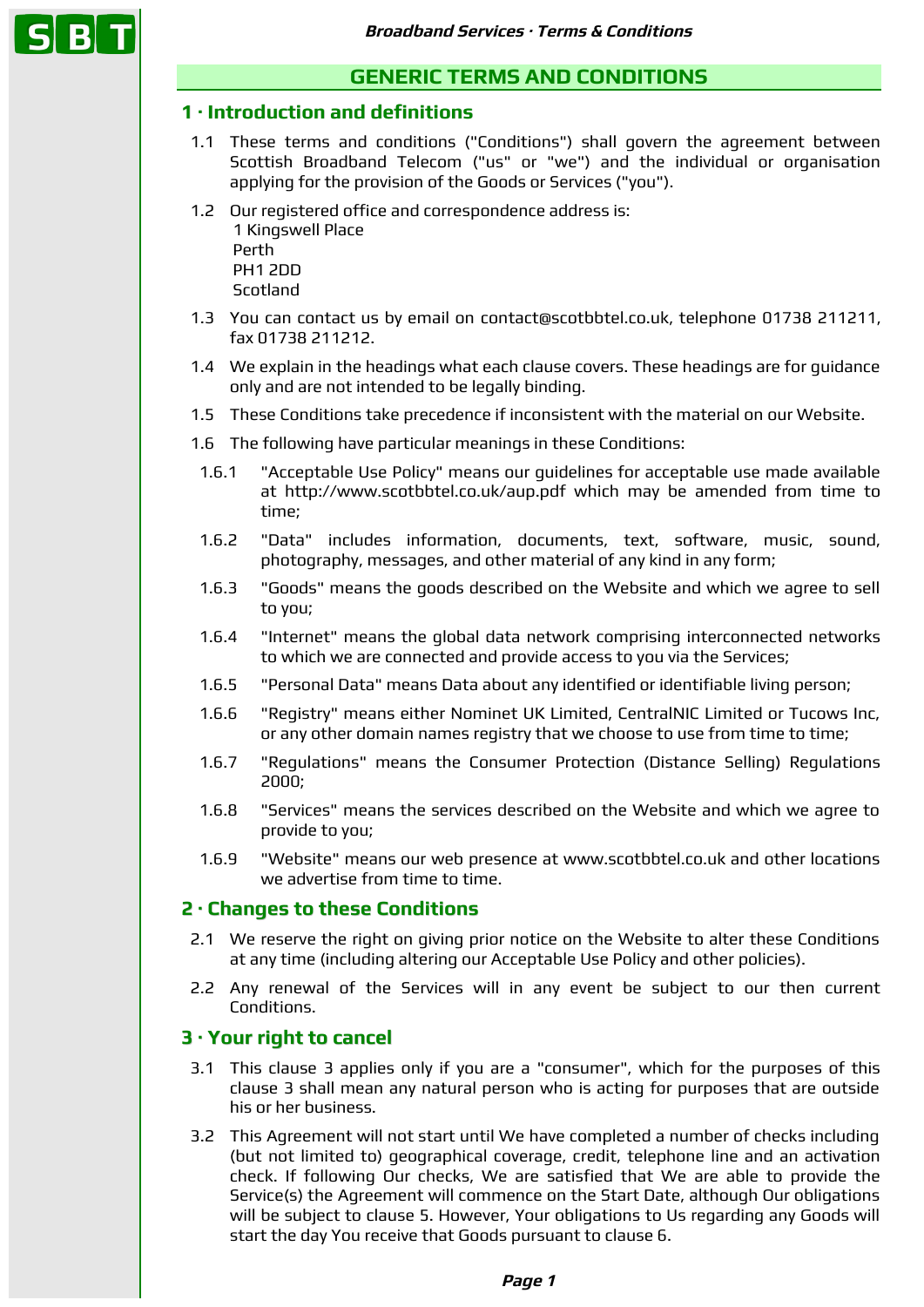- 3.3 For the purposes of the Regulations:
	- 3.3.1 The supplier shall be Scottish Broadband Telecom;
	- 3.3.2 The address of the supplier shall be the correspondence address as set out in clause 1.2 above;
	- 3.3.3 Prices are updated periodically and cannot be guaranteed for any period of time and every effort is made to ensure prices are correct at the point at which the consumer places an order.
	- 3.3.4 Any complaints should be sent in writing to the supplier's correspondence address.
- 3.4 A consumer will, subject to any exceptions or exclusions set out in the Regulations, be entitled to cancel these Conditions by serving a written notice of cancellation on us at any time during the following periods:
- 3.4.1 In the case of Goods, within 7 (seven) working days after the day on which the consumer receives the Goods;
- 3.4.2 In the case of Services, within 7 (seven) working days after the date you enter into a contract with us.
- 3.5 In the event of cancellation by the consumer, Goods should be returned to the supplier's correspondence address. The consumer will be liable for the costs of returning such Goods or the costs of the supplier in recovering such Goods unless the consumer has a right to reject the Goods under a term of these Conditions or under statutory right (including any right under the Unfair Terms in Consumer Contract Regulations).
- 3.6 The consumer will not be entitled to cancel any contract for the supply of Services once the performance of the Services has begun.
- 3.7 Please note that we begin to perform certain Services, such as registration or renewal of certain domain names and website hosting, within 24 hours after you place your order.

#### **4 · Security**

- 4.1 You must:
- 4.1.1 keep your username and password secure (and we may change these at any time for good reason);
- 4.1.2 if requested, use your username and password when giving instructions (and we are authorized to comply with instructions containing your username and password);
- 4.1.3 take reasonable steps in respect of matters in your control to minimize any risk of security breaches in connection with the Services;
- 4.1.4 notify us of any unauthorised access to your account which you believe may affect the overall security of our systems; and
- 4.1.5 comply with our security checks.

#### **5 · Services**

- 5.1 We will supply the Services with reasonable skill and care.
- 5.2 However, we do not guarantee:
- 5.2.1 that the Services will be uninterrupted, secure or error-free; or
- 5.2.2 that any Data generated, stored, transmitted or used via or in connection with the Services will be complete, accurate, secure, up to date, received or delivered correctly or at all.
- 5.3 We do not provide a back-up of your Data or guarantee the integrity of your Data, however, we will use our reasonable endeavours to provide copies of Data for disaster recovery purposes.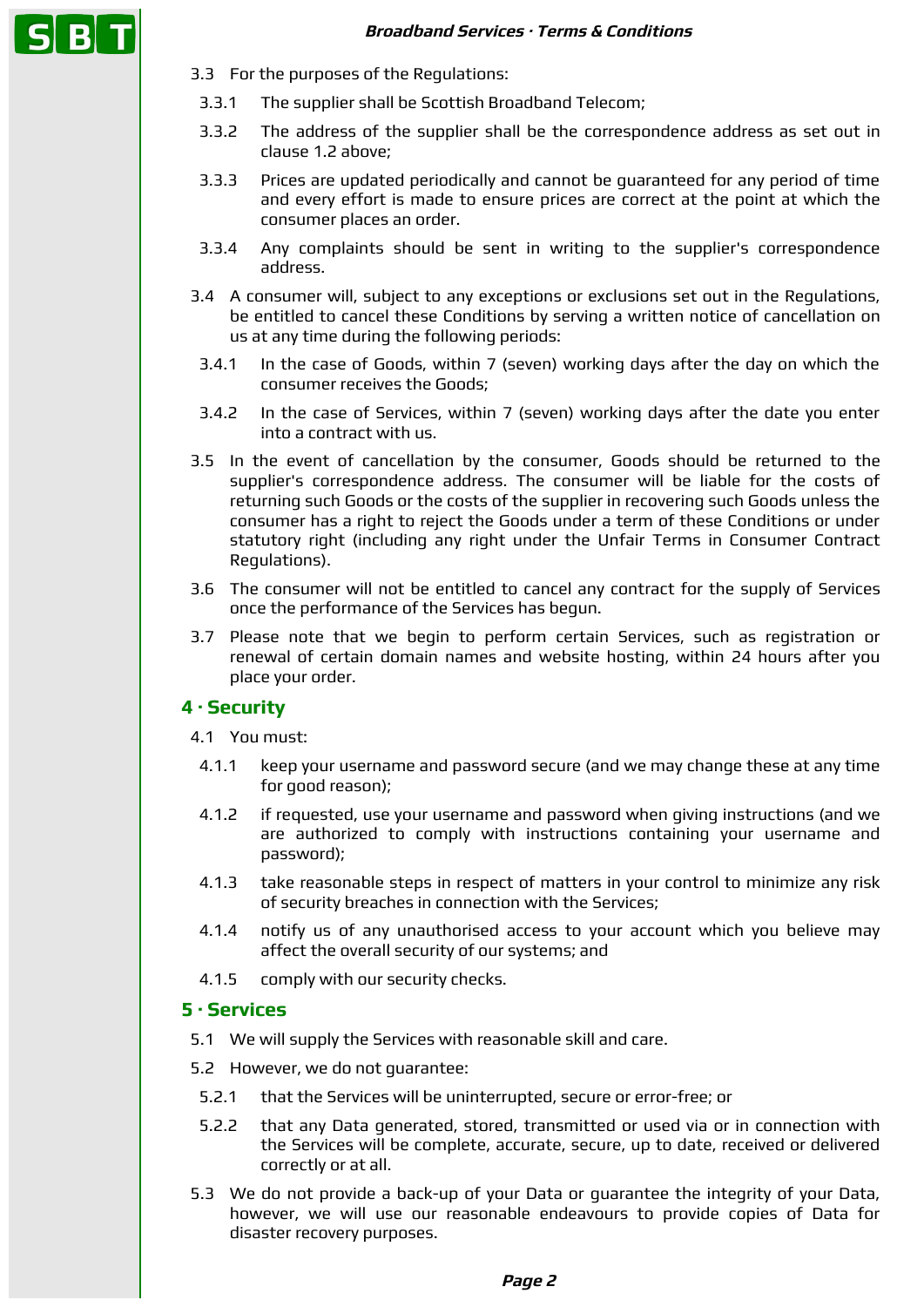

5.4 We may have to suspend the Services for repair, maintenance or improvement. If so, we will restore them as quickly as is reasonably possible.

### **6 · Your obligations**

- 6.1 You must comply with our reasonable instructions and requests concerning the Services.
- 6.2 You must provide us with up to date contact details of at least one, possibly two named representatives with whom we are authorised to deal (including email addresses) and promptly notify us of any changes. We rely on this information for various reasons including GDPR compliance, the transmission of renewal notices and other important information concerning the Services.
- 6.3 You must comply with our Acceptable Use Policy and bring it to the attention of your authorised users.
- 6.4 You are responsible for all persons who use your username and password to access the Services, whether authorised or not, unless acting on our behalf.
- 6.5 There is a risk that Data generated, stored, transmitted or used via or in connection with the Services may be irretrievably damaged or lost if there is a fault or on suspension or termination. You must frequently back-up all such Data that you wish to save.

### **7 · Restrictions**

- 7.1 You must refrain from transferring any illegal material or engage in unlawful activities via your use of the Services.
- 7.2 You must refrain from sending menacing, offensive, defamatory, obscene, indecent or abusive messages or telephone calls whilst using the Services.
- 7.3 You must not use or permit the usage of the Services in a manner that is inconsistent with any and all applicable laws and regulations.
- 7.4 You must not make available or upload Data via your use of the Services that contain a virus, worm, trojan or other malicious Data or download any disabling or harmful devices.
- 7.5 You must not use the Services to send bulk unsolicited commercial emails or telephone calls.
- 7.6 You warrant that your use of the Services will not infringe any third party intellectual property or other rights.
- 7.7 You must not embark on any course of action, whether by use of your systems, telephone or any other means, which may cause a disproportionate level of activity (for example, causing mail bombs, denial of service attacks or encouraging large numbers of inbound phone calls) without providing us at least seven days prior notice in writing. If you give notice or we otherwise become aware of such disproportionate use we may:
- 7.7.1 move your service to a dedicated service level and charge the appropriate rate for such level; or
- 7.7.2 terminate some or all of the Services forthwith.

#### **8 · Data**

- 8.1 We may access, copy, preserve, disclose, remove, suspend or delete any Data:
	- 8.1.1 if we are required to do so by applicable law or competent authority; or
	- 8.1.2 if it is otherwise permitted under these Conditions; or
	- 8.1.3 if such Data is prohibited under these Conditions.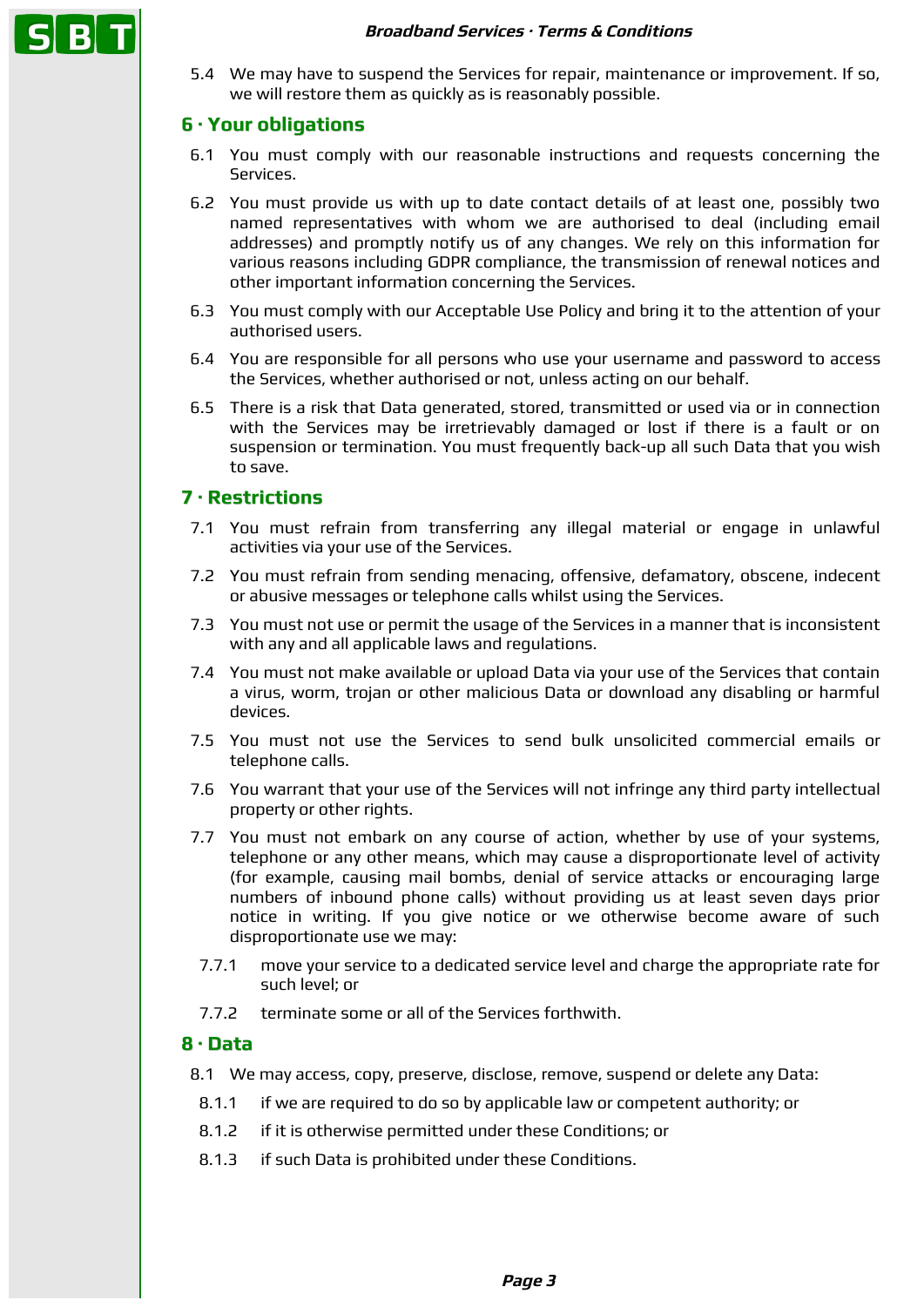#### **9 · Personal Data**

- 9.1 We will process your Personal Data only in compliance with our GDPR compliant privacy policy, which is available at [http://www.scotbbtel.co.uk/privacy.pdf.](http://www.scotbbtel.co.uk/privacy.pdf)
- 9.2 You consent to such processing and confirm that you have shown our privacy policy to, and obtained similar consent from, any third party individuals whose Personal Data you have supplied to us and will continue to do so in the future.

# **10 · Risk and Title to Goods**

10.1 Risk shall pass to you on delivery, but the Goods shall remain our property until such time as full payment has been received.

## **11 · Limitation of liability**

- 11.1 Nothing in these Conditions in any way excludes or restricts our liability for negligence causing death or personal injury or for fraudulent misrepresentation or for anything which may not legally be restricted. Nor does it affect consumers' statutory rights.
- 11.2 Our liability in contract, tort (including negligence) or otherwise in connection with these Conditions for any one event or a series of events is limited to the price of the Goods, or 100% of the payment we received from you for the Services in the month before the event(s) complained of.
- 11.3 In no event (including our own negligence), and even if we have been advised of the possibility of such losses, will we be liable for any:
- 11.3.1 economic loss (including, without limitation, loss of revenue, profit, contract, business or anticipated savings);
- 11.3.2 loss of goodwill or reputation;
- 11.3.3 special, indirect or consequential loss; or
- 11.3.4 damage to or loss of Data.
- 11.4 We have no liability for goods and services provided by third parties.
- 11.5 To the extent allowed by law, we exclude all conditions, terms, representations and warranties, whether imposed by statute or by law or otherwise, that are not expressly stated in these Conditions including, without limit, the implied warranties of satisfactory quality and fitness for a particular purpose. Consumers' statutory rights are unaffected.

## **12 · Indemnity**

12.1 You will indemnify us against all claims, damages, liabilities, costs (including reasonable legal fees) directly or indirectly related to your registration of or use of your domain names, the use of the Goods, your use of the Services or breach by you of these Conditions.

#### **13 · Payment**

- 13.1 You must pay the fees (together with VAT and any applicable taxes) specified on your invoice when you order Goods or order or renew any Services.
- 13.2 Payment for Goods must be made:
- 13.2.1 by MPay, PayPal, BACS, credit card or debit card; and
- 13.2.2 in advance or, if we agree to credit terms, within 14 days of our invoice.
- 13.3 Payment for the Services must be made:
- 13.3.1 monthly by MPay, BACS, Direct Debit, Standing Order, PayPal, credit card or debit card; and
- 13.3.2 in advance or, if we agree to credit terms, within 14 days of our invoice.

13.4 Payment must be made without deduction or set-off.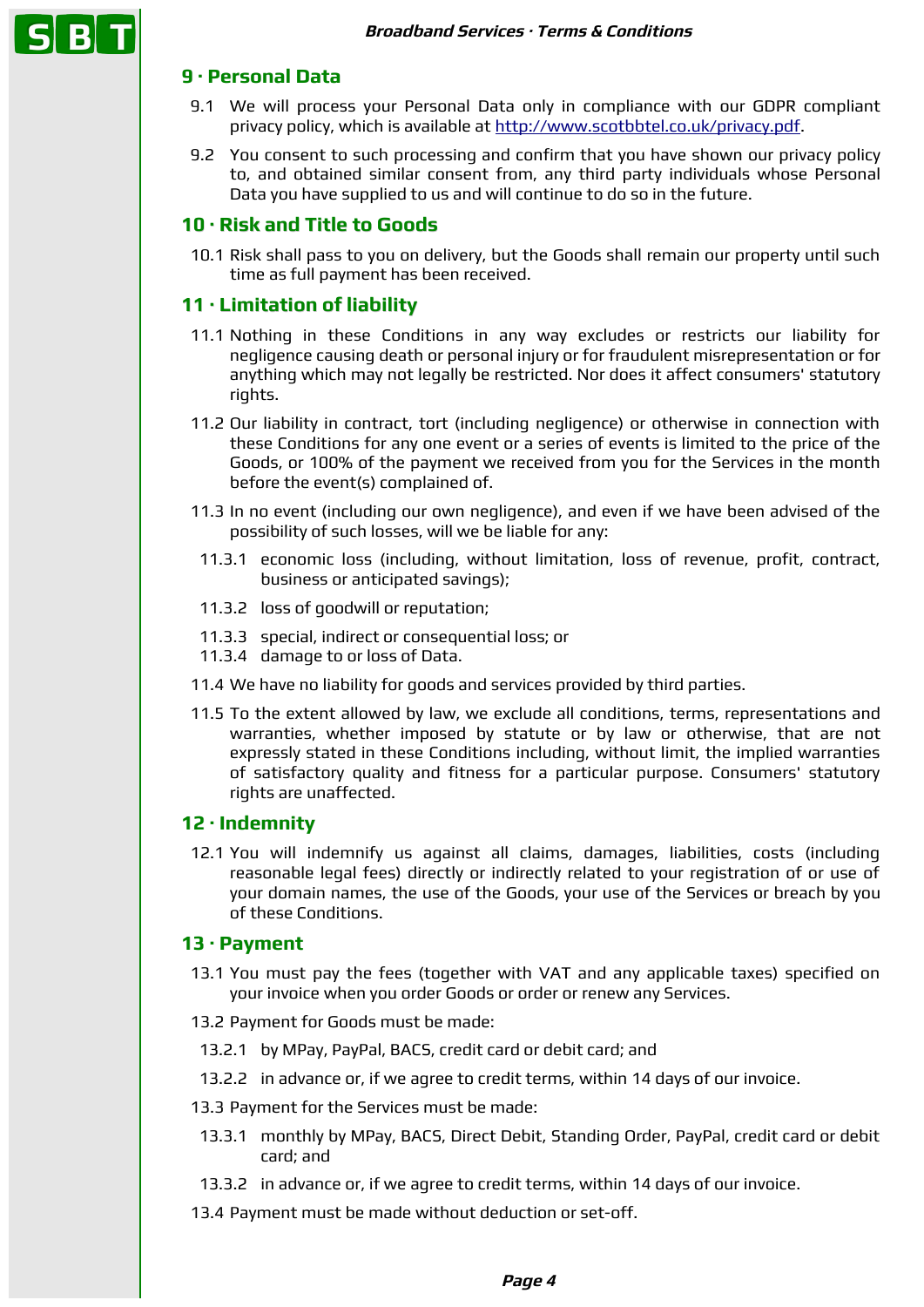- 13.5 All fees are non refundable unless otherwise stated.
- 13.6 All fees remain payable where we suspend or terminate the Services in accordance with these Conditions.
- 13.7 We may impose a credit limit on your account and/or require a deposit as security for paying bills.
- 13.8 For the avoidance of doubt, Services purchased which are subject to advanced payment (as clearly described on the relevant product description on your invoice) and are not cancelled within the initial Cancellation Period are not refundable, and associated monies shall be used by Us to discharge Our administrative expenses arising out of the termination of the Agreement.

### **14 · Duration and termination**

- 14.1 All Services will be subject to an initial minimum contract period of 12 months, and shall continue thereafter on a rolling monthly basis unless and until terminated in accordance with clause 14.2 and 14.3.
- 14.2 Subject to clause 14.1, either party may terminate this agreement (as regards some or all of the Services) at any time for any reason by giving to the other 30 days written notice.
- 14.3 If you request termination of the Services before the initial minimum term of 12 months, all fees for the remaining agreement period remain due.
- 14.4 We may terminate this agreement (as regards some or all of the Services) or suspend some or all of the Services immediately on written notice:
- 14.4.1 if you breach any the terms and obligations under these Conditions and, if remediable, having received from us a written notice stating the intention to terminate these conditions if not remedied, fail to remedy the breach within 14 days;
- 14.4.2 if you are subject to a resolution for winding up or a petition for bankruptcy or liquidation or there is a proposal or you enter into any arrangement or composition with your or for your creditors or a receiver or liquidator or trustee in bankruptcy is appointed over you or any of your assets or any similar circumstances; or
- 14.4.3 if we are required to do so by a competent or regulatory authority.
- 14.5 On termination of this agreement or suspension of Services for any reason:
	- 14.5.1 we may immediately stop supplying, and may terminate access to, the relevant Services. This may involve irretrievable damage to or loss of Data generated, stored, transmitted or used via or in connection with the Services and / or we may destroy any such Data;
	- 14.5.2 all licenses granted by us to you will terminate;
	- 14.5.3 any fees due remain payable and, if already paid, will be non-refundable unless you have cancelled this agreement in accordance with clause 3.1;
	- 14.5.4 your accrued rights and liabilities will be unaffected.
- 14.6 When services are suspended due to a delayed or missing payment, reactivation of the services is subject to:
	- 14.6.1 immediate full payment of the due fees;
	- 14.6.2 a Reconnection Fee of £10.00 charged on the next invoice.

#### **15 · Confidentiality**

- 15.1 We both agree not to use for any purpose a part from this agreement or disclose any Confidential Data received from the other party. "Confidential Data" means Data identified as, or which clearly is, confidential.
- 15.2 This clause does not apply to Data which: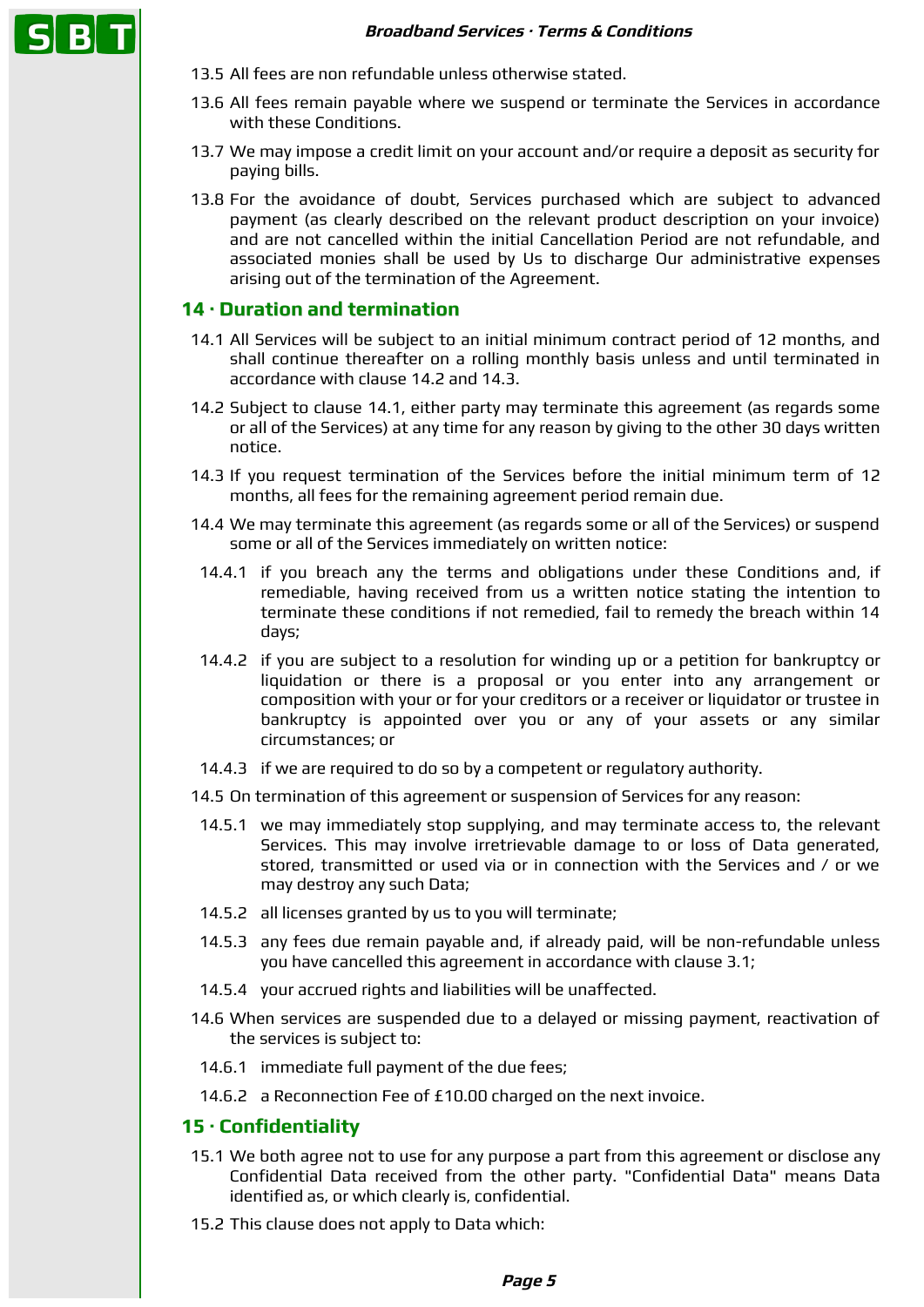- 15.2.1 enters the public domain other than through breach of this clause;
- 15.2.2 is or becomes independently known to the receiving party free from any confidentiality restriction;
- 15.2.3 is required to be disclosed by applicable law or competent authority;
- 15.2.4 is reasonably disclosed to employees, suppliers or others for the proper performance of these Conditions;
- 15.2.5 is reasonably disclosed to professional advisers; or
- 15.2.6 we are otherwise permitted to disclose in accordance with these Conditions.

#### **16 · Notices**

- 16.1 You should send any notices under these Conditions to the correspondence address, fax or email address given at the top of these Conditions.
- 16.2 We shall send any notices in accordance with the most recent contact information which you have provided to us.
- 16.3 Notices may be sent by hand, recorded delivery, fax or email and shall be deemed to be received:
- 16.3.1 by hand when delivered, provided or handed to a responsible person for the party;
- 16.3.2 recorded delivery five days after posting;
- 16.3.3 fax when the sender receives an error-free transmission report; or
- 16.3.4 email on the day sent unless the contrary is proved.

#### **17 · General**

- 17.1 These Conditions represent the entire agreement of the parties relating to its subject matter. It supersedes all prior agreements and representations (unless fraudulent) and You acknowledge that that no reliance is placed on any representation made but not embodied in these Conditions, save for those made fraudulently.. We are not bound by, nor should you rely on, any oral representations or representations by any agent or employee of any third party you may use to apply for our Services.
- 17.2 If any part of these Conditions is deemed void for any reason, the offending words shall be deemed deleted and the remainder shall continue in full force.
- 17.3 You may not assign these Conditions or subcontract or resell any of the Services without our prior written consent. We may assign these Conditions or subcontract any of the Services.
- 17.4 We shall not be liable for failure to perform or delay in performing any obligation under these Conditions if the failure or delay is caused by any circumstances beyond our reasonable control, including but not limited to failure of any communications, telecommunications or computer system.
- 17.5 No firm, person or company which is not a party to these Conditions shall have any right under the Contract (Rights of Third Parties) Act 1999 to enforce any provision of these Conditions.
- 17.6 The failure to exercise or delay in exercising a right or remedy under these Conditions shall not constitute a waiver of the right or remedy.
- 17.7 Nothing in these Conditions shall be construed as creating a partnership or joint venture of any kind between us.

### **18 · Choice of law**

18.1 This agreement is governed by Scottish law and is subject to the exclusive jurisdiction of the courts of Scotland.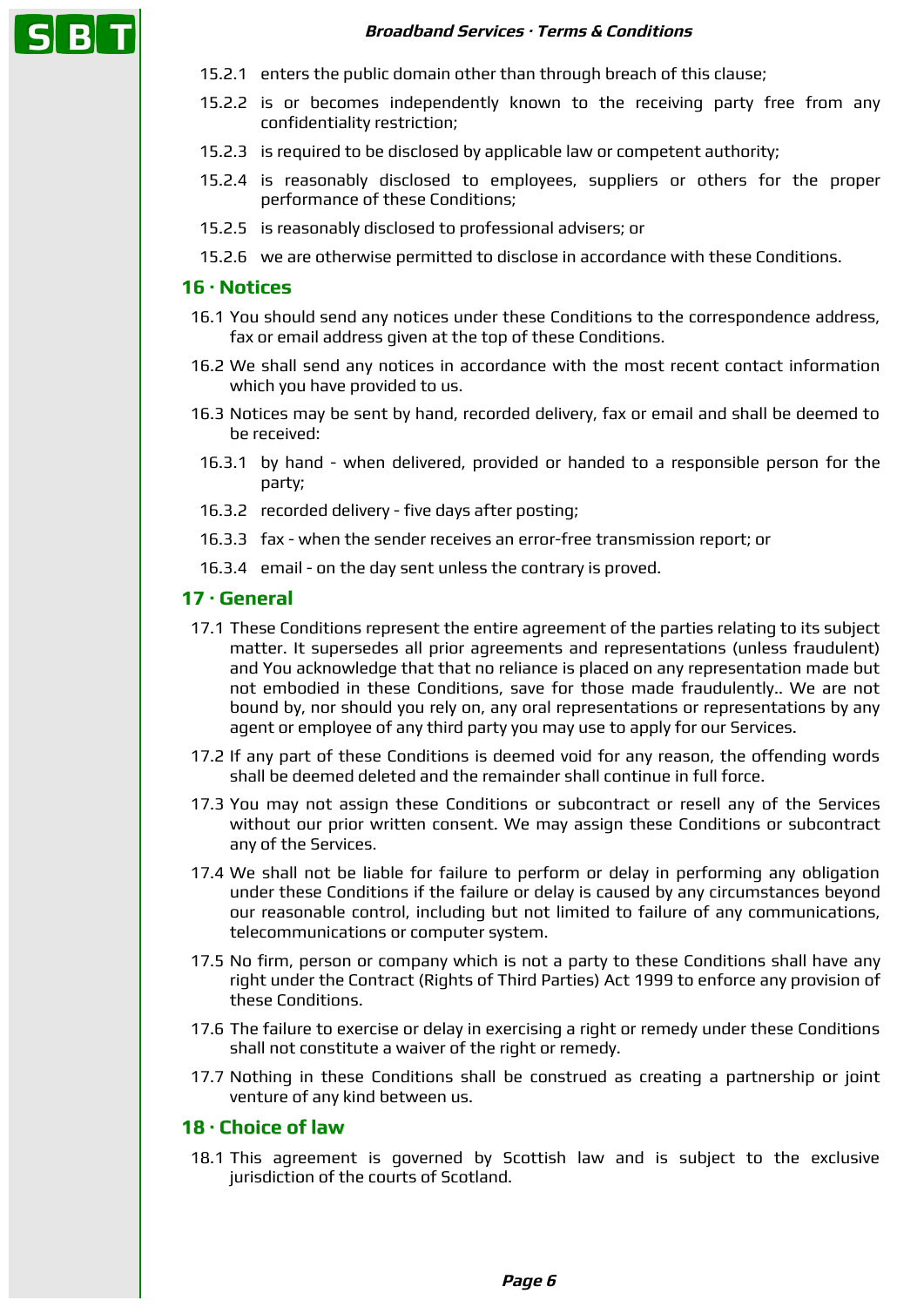

## **BROADBAND SERVICE SPECIFIC TERMS AND CONDITIONS**

## **1 · Who is Scottish Broadband Telecom?**

1.1 Scottish Broadband Telecom ('SBT') is a provider of various communication services, registered in Scotland (Company no. 399918 and VAT no: 857150028). Our registered office and principal place of business is at 1 Kingswell Place, Perth, PH1 2DD.

## **2 · What is the effect of these terms and conditions?**

- 2.1 These terms and conditions and any applicable SBT Charges (altogether the 'Terms') set out the legal relationship between you and SBT.
- 2.2 These Terms set out the basis on which SBT will provide goods and services to you. 'Services' will include (as applicable) SBT's broadband Internet connection and access, router and associated cables and filter(s) lease services, email account and web hosting services, IP address services, firewall services, maintenance and support services, and such other services as are agreed in your order or as SBT may agree to provide you from time to time.
- 2.3 You agree by signing an order, or upon delivery of the relevant Terms to you, to be bound by these Terms.

# **3 · How do I order SBT's services?**

- 3.1 All of SBT's Services are available by ordering in person, by email or by phone calling our sales team. You will need to provide payment details and confirm your acceptance of these Terms online before your order is accepted. You must be at least 18 years old when you place your order with SBT.
- 3.2 If you wish to migrate to SBT's Services from another provider, you must complete a Letter of Authority that enables us to migrate your current services to us.

If your current provider complies with the current OFCOM regulations, your order will proceed as set out in these Terms without any disruption in your broadband service. If your supplier cannot comply with the current OFCOM Porting Manual regulations, you will have to cancel your current service contract before you can order SBT's Services and this will lead to an interruption in your broadband service until you can be connected to SBT's Services.

Please note that your current provider may charge cancellation fees or other charges in connection with the termination of your current service contract.

3.3 When ordering SBT's Services, you must provide a valid email address and you are responsible for maintaining and regularly checking this email address. SBT will use this email address to contact you for all purposes under these Terms.

Once you have placed your order, we'll send you an email confirming that it has been received. Do bear in mind that by placing your order you are making an offer to enter into a contract with SBT for the purchase of the relevant Service from SBT under these Terms, the terms of your order, and any other terms specified by us.

SBT will acknowledge receipt of your order and contact you if we are able to accept your offer. Upon acceptance, you enter into a contract with SBT for the purchase of the particular Service.

- 3.4 You agree to SBT immediately starting work on the technical and operational elements required for the provision of the Services upon the issuance of SBT's order acceptance. At the time of acceptance we will provide you with further details of when we expect to be able to process your order and connect you to SBT's DSL network.
- 3.5 Also, please be advised that by placing an order, you agree that SBT, or third parties acting on our behalf, may carry out credit checks on you using the information that you provide.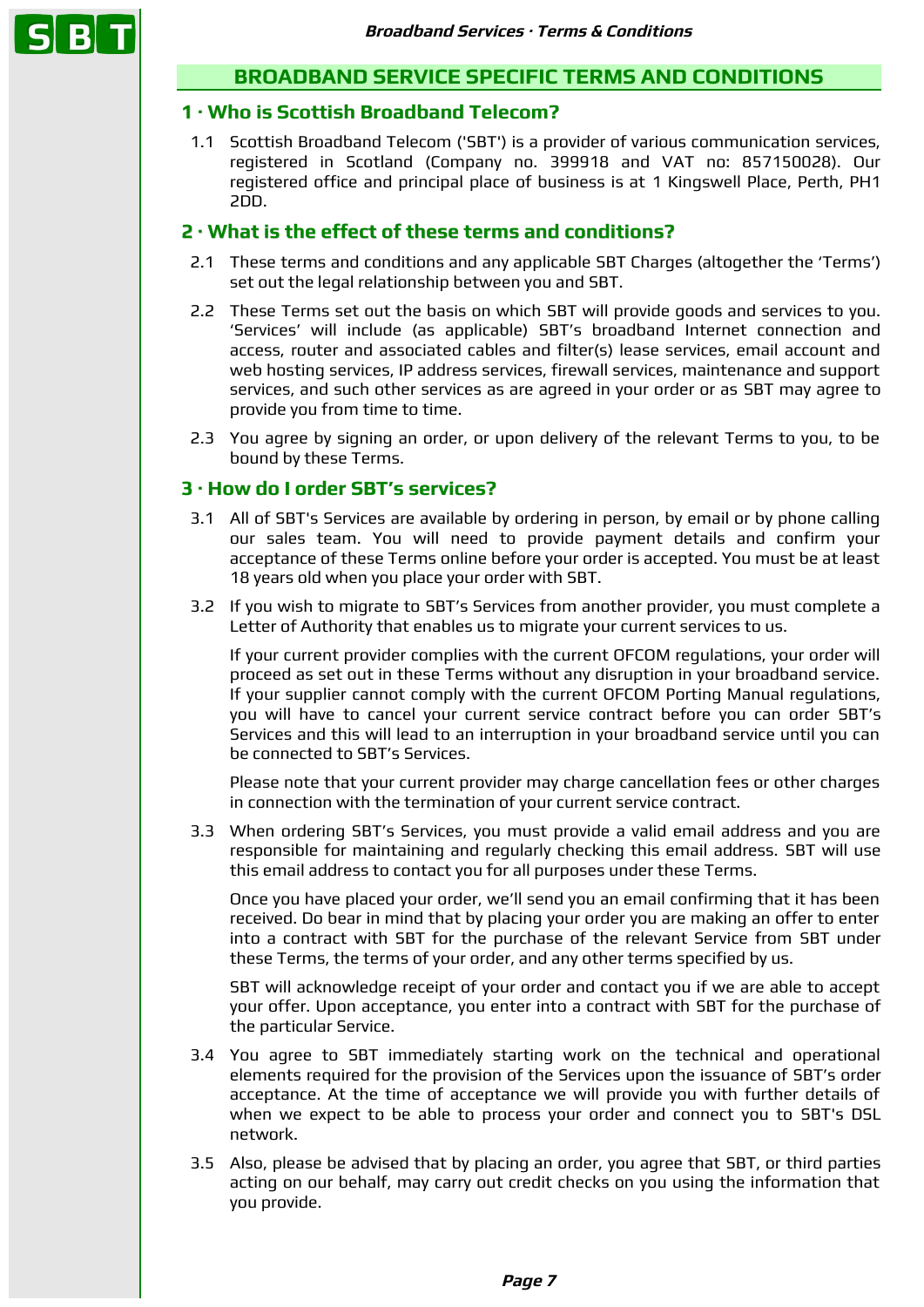

# **4 · What equipment does SBT provide?**

- 4.1 SBT may provide you with a welcome pack (where appropriate if purchased or included as part of a package), including a wireless router, adaptor, cables and filter(s) (the 'Equipment'). SBT may agree to loan the Equipment to you for as long as you continue to receive the Services under these Terms. The Equipment remains the property of SBT and you will need to take good care of the Equipment while it is loaned to you.
- 4.2 Upon termination of your contract, the Equipment must be returned to: Scottish Broadband Telecom

1 Kingswell Place Perth PH1 2DD Scotland

Any Equipment not returned to us will be subject to a fee of £80 (we'll assume you like it so you want to keep it, and we naturally need to be reimbursed for its replacement cost). The charge will be made to your account, and will be payable on receipt of the relevant invoice.

- 4.3 Please note that if you choose to keep any Equipment after we stop providing Services, it is supplied to you 'as is', without warranty and we are not able to support it via our means of communication with our customers.
- 4.4 If your SBT router is faulty, SBT will repair or replace it, providing the fault is not caused by abuse or negligence while in your care. Replacement items of Equipment are available on payment of the applicable replacement items fee(s).

You will need to return any faulty or replaced items of Equipment to SBT at the address shown in the paragraph above. Do bear in mind that while the SBT router is on loan, you are only permitted to use it to connect to the SBT network, or a network approved by SBT.

## **5 · Will I get a static IP address?**

5.1 You will receive a dynamic IP addresses from our pool, or one static IP address if the characteristics of other service we provide you require as such. If you require more than one, additional IP addresses will be available subject to an initial allocation charge and monthly fees.

The IP address(es) will be re-assigned to SBT or to (an)other SBT customer(s) if your Internet Service is disconnected or terminated for any reason.

## **6 · How do you get connected?**

6.1 Usually, with the minimum of fuss. If you want to keep your telephone line with your current provider, the change of broadband connection takes place in your local exchange and there should be no reason for an engineer to visit your premises. However, if an engineer does need to attend your premises for any reason, either prior to connection or during the contract period, then your telephone provider's own charges will apply.

If you decide to also move your telephone line to us, we will be responsible for all the charges and fees relating to your telephone and broadband services. Obviously you agree to provide any reasonable cooperation and assistance that may be required to get you connected.

Please be advised that when connecting your phone line to SBT's Services, there may be a temporary loss of telephone services or other telecommunications services. SBT will do everything possible to keep this disruption to a minimum but will not be responsible for any resulting damage, loss or costs caused.

6.2 We'll try to make sure that you get the fastest broadband Internet connection possible, but the actual speed will depend on many factors: for example, the distance of your premises from your local exchange or cabinet, which is the most important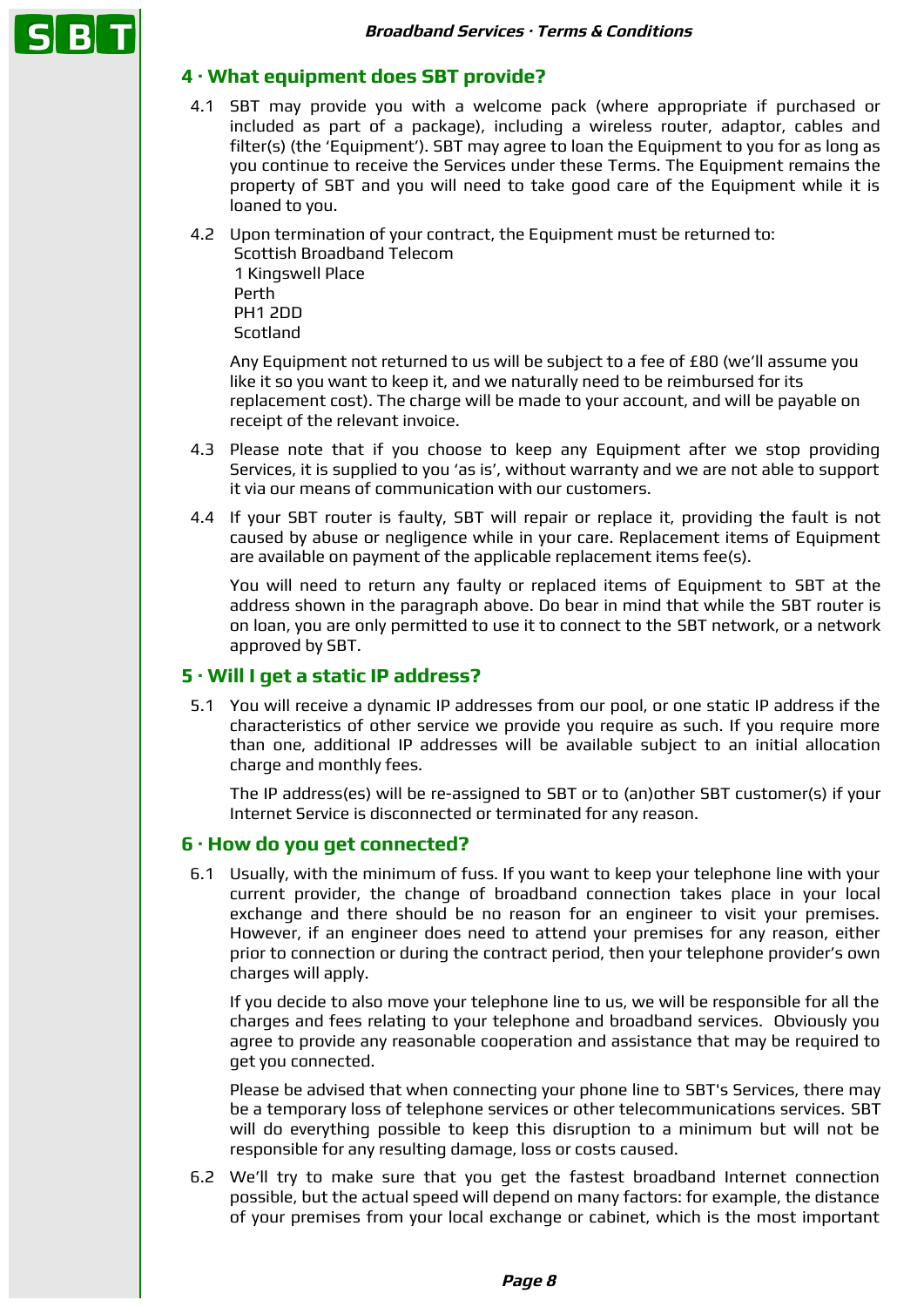factor, but the quality of your copper line and environmental line noise will also impact your actual speeds).

We use automated tools to predict what may be your line speed, but cannot make any guarantees such forecast will be the speed you will obtain at all times.

- 6.3 You may transfer from our DSL product to another DSL product at any time by requesting a transfer in writing (by email, fax or letter) whether before or after your Service has been activated.
- 6.4 If after receiving or accepting your order SBT cannot provide you with the Service, SBT will notify you. Your contract will terminate and any Charges you have paid will be refunded to you as a credit to the payment card or your bank account.
- 6.5 Please also be advised that SBT has the right to terminate your contract without liability after confirmation of acceptance has been sent but before you have been connected:
	- 6.5.1 if you fail a credit check;
- 6.5.2 if we are unable to provide SBT's Services to your premises by the expected connection date for any reason or;
- 6.5.3 if you are not in a geographical area covered by SBT.
- 6.6 If SBT ends your contract before connection (other than as a result of your own act or omission), any Charges you have paid will be refunded to you as a credit to the payment card or your bank account.
- 6.7 In the unlikely event that we send you an email confirming a connection date, but do not actually connect your Service for more than one (1) month after this confirmed connection date (other than as a result of your own act or omission, or your outgoing provider's act or omission), you are entitled to end your contract with SBT by sending a cancellation notice in writing. If you do so, any Charges you have paid will be refunded to you as a credit to the payment card or your bank account.
- 6.8 If you want to end your contract before you are connected for any other reason you may do so, but you agree to pay SBT all connection Charges incurred and you will need to choose whether to receive 3 (three) months of Services (and pay all Charges for the 3 (three) month period) or instead choose to pay the express cancellation administrative fee of £120 to terminate your contract.
- 6.9 While you're connected to the SBT DSL network, you'll need to keep your current telephone line provider. If you change your telephone line provider you may not be able to continue receiving SBT's services, so please check with us before you cancel your phone line. If you change your telephone line provider and we can't provide the Services to you on your new line, then our usual termination provisions will apply (see 'What is the contract period and how does it end?').
- 6.10 If your current phone line is disconnected for any reason, we will need to charge you a reconnection fee of £40 (as we will be required to pay a fee for reconnecting you to our Services).
- 6.11 If you change the details of the account for your nominated phone line and this leads to your current provider disconnecting your line then you will need to pay a reconnection charge to reactivate your Services.
- 6.12 If your SBT Service is suspended for failure to pay SBT's Charges, we will need to charge you a reactivation fee of £10.

## **7 · What is the contract period and how does it end?**

7.1 We are bound to, and follow, industry standards. Our 12 Months contract and your Service starts on the date that you are connected to our Service in your local telephone exchange. You can terminate your SBT contract at any time without paying any cancellation fees, providing you give us thirty (30) days' termination notice, after the initial twelve (12) months from your Service commencement date had passed. If you wish to terminate your account with less than thirty (30) days'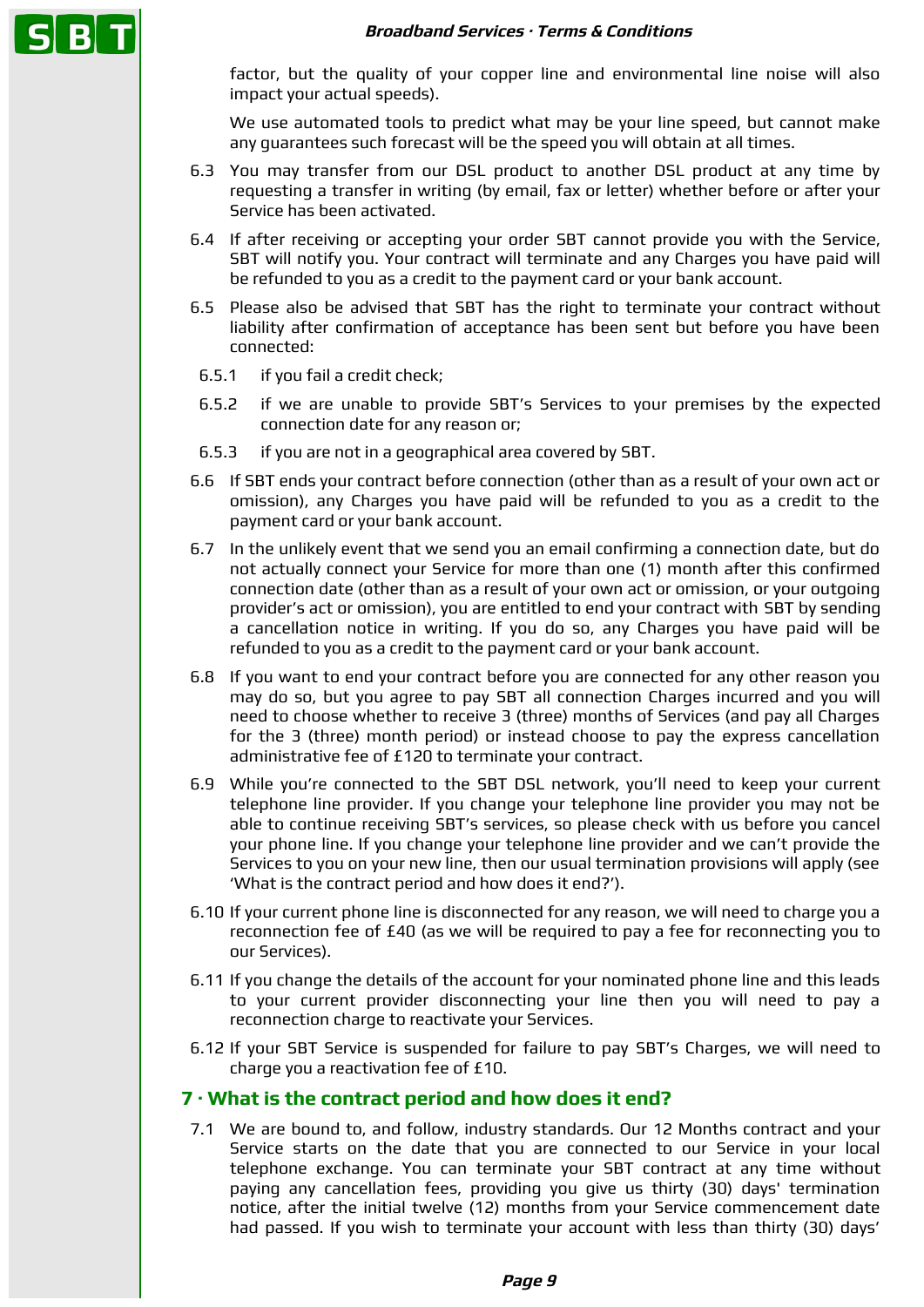notice, there's an express cancellation administrative fee of £50. Service will be terminated two (2) weeks after receipt of your express cancellation notice.

- 7.2 If you wish to cancel your SBT service please email support@scotbbtel.co.uk or call our customer service on 01738 211211.
- 7.3 SBT may terminate your contract or suspend Services if:
	- 7.3.1 You don't pay us, by the due date, any money you owe us; or
	- 7.3.2 You misuse our Service (see our acceptable usage policy).
- 7.4 Either you or SBT may terminate the contract by giving thirty (30) days' written notice to the other if:
- 7.4.1 there has been a material breach of these Terms by the other party (and this isn't remedied within thirty (30) days of a written notice notifying the breach);
- 7.4.2 an event, outside its reasonable control, prevents continued provision of the Services for more than thirty (30) days;
- 7.4.3 the other is unable to pay its debts (within the meaning of section 123 of the Insolvency Act 1986); or becomes insolvent or bankrupt; or is subject to an order or a resolution for its liquidation, administration, winding-up or dissolution (otherwise than for the purposes of a solvent amalgamation or reconstruction); or makes an application to a court of competent jurisdiction for protection from its creditors generally; or has an administrative or other receiver, manager, trustee, liquidator, administrator or similar officer appointed over all or any substantial part of its assets; or enters into or proposes any composition or arrangement with its creditors generally; or is subject to any analogous event or proceeding in any applicable jurisdiction; or
- 7.4.4 By SBT only, without cause.
- 7.5 If SBT is entitled to suspend your Service then all Charges for your Service will remain payable by you notwithstanding such suspension. If SBT is entitled to terminate your Service (other than without cause), then SBT will be entitled to charge you for the Charges which would have been payable to SBT as if you had provided us with a termination notice on the date of such termination.

#### **8 · What are SBT's payment terms and charges?**

- 8.1 Fairly straightforward. You have a responsibility to pay the fees that apply to the Services you are receiving from SBT (the 'Charges'). These Charges are payable from the day that Openreach confirms us that connection is complete. Recurring Charges will be collected in advance, while one-off fees will be collected in arrears. Our billing dates fall on the first day of each calendar month.
- 8.2 Our Charges may include the following fees:
- 8.2.1 Connection fee One-off Charge, paid at the time of activating your account;
- 8.2.2 Wireless router fee Paid if the router (equipment) is not included as part of a package and you want to receive one from us;
- 8.2.3 Cancellation fee Paid if costs have already been incurred by SBT in processing your order, if you cancel your order before the Services connection date, on top of any actual costs of providing the Services;
- 8.2.4 Express cancellation fee An administrative fee paid if you wish to terminate your account, without providing the standard thirty (30) days' notice required;
- 8.2.5 Reconnection fee Paid if your current phone provider has disconnected your line;
- 8.2.6 Reactivation fee Paid if your account has been suspended because of failure to pay SBT for Services.
- 8.3 SBT accepts payment by MPay, Direct Debit, debit or credit card, BACS or PayPal.
- 8.4 Please also be advised that SBT reserves the right to change prices at any time, by giving you notice in writing which will include sending an email to the email address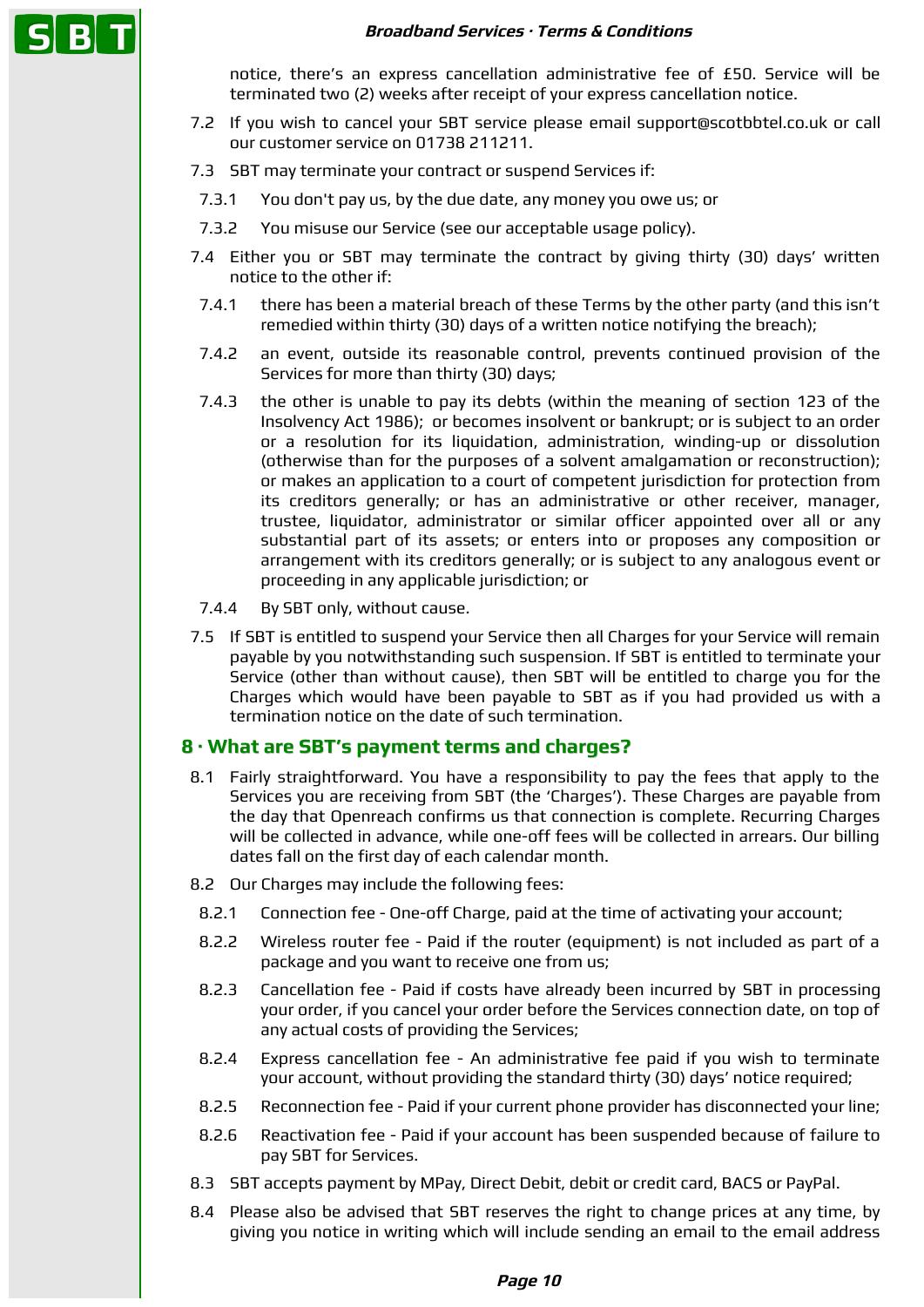you provide to SBT during the order process or which you subsequently update with us.

- 8.5 All invoices will be issued to your registered email address.
- 8.6 You must pay SBT all sums due to SBT in full and you cannot deduct or withhold any part of the sums you owe us, except as permitted by law.
- 8.7 Please be advised that in the event of SBT not receiving full payment for Services provided, SBT have the right to suspend or terminate your Services and take any steps necessary to recover the amount due (including any costs incurred collecting the funds owed).
- 8.8 All our quoted prices are exclusive of VAT and our invoices show VAT payable as a separate item on each invoice. In any event you are liable to pay VAT on all Services provided.

### **9 · What happens if there are Service interruptions?**

- 9.1 SBT will take reasonable measures to rectify any interruptions in the Services that we provide. However, SBT cannot be held responsible for disruptions caused as a result of war, strikes, natural disasters or other 'acts of God' and shall not be liable for any delay or failure in the performance of its obligations to the extent that such delay or failure is attributable to matters beyond its reasonable control.
- 9.2 SBT may need to make changes to its network or the technical specification of a Service or may need to suspend provision of the Services for operational or technical reasons. SBT will use all reasonable endeavours to notify you in advance of such changes or suspension if it materially affects your Services. Obviously we'll do everything which is reasonably in our power to minimise the effect of these disruptions on you.
- 9.3 It is technically impossible for SBT to provide a fault-free Service at all times. But, we're committed to providing you with a Service that has as few disruptions as possible.
- 9.4 If SBT reasonably believes that you are using the Services in breach of your obligations (see 'What are your obligations'), including use of the Service in breach of the 'Fair and acceptable usage policy', we may without liability or further notice suspend Services or in certain circumstances terminate your contract (see above).

## **10 · What happens if you move premises?**

- 10.1 If your new premises are in an area that is covered by SBT's broadband service, the Services will need be moved to your new premises, but a connection fee may need to be paid. This is because we may need to get Openreach or other providers to physically connect your new premises to our network in your new exchange (and we are charged for this).
- 10.2 If SBT is unable to provide Services to your new premises, then our standard cancellation terms of one (1) month's notice will apply.

#### **11 · What are your obligations?**

- 11.1 You agree that you will comply fully with your obligations under these Terms, and at all times:
- 11.1.1 Comply with the terms set out in SBT's 'Fair and acceptable usage policy' (as published on SBT's website) and ensure that any others using SBT's Services via your account comply with the 'Fair and acceptable usage policy' too;
- 11.1.2 Keep your security information safe and tell SBT immediately if you become aware of any improper disclosure of your security information or unauthorised use of the Services through your account;
- 11.1.3 Provide accurate information to SBT (especially during the ordering process) and ensure that this information is always kept up to date and accurate;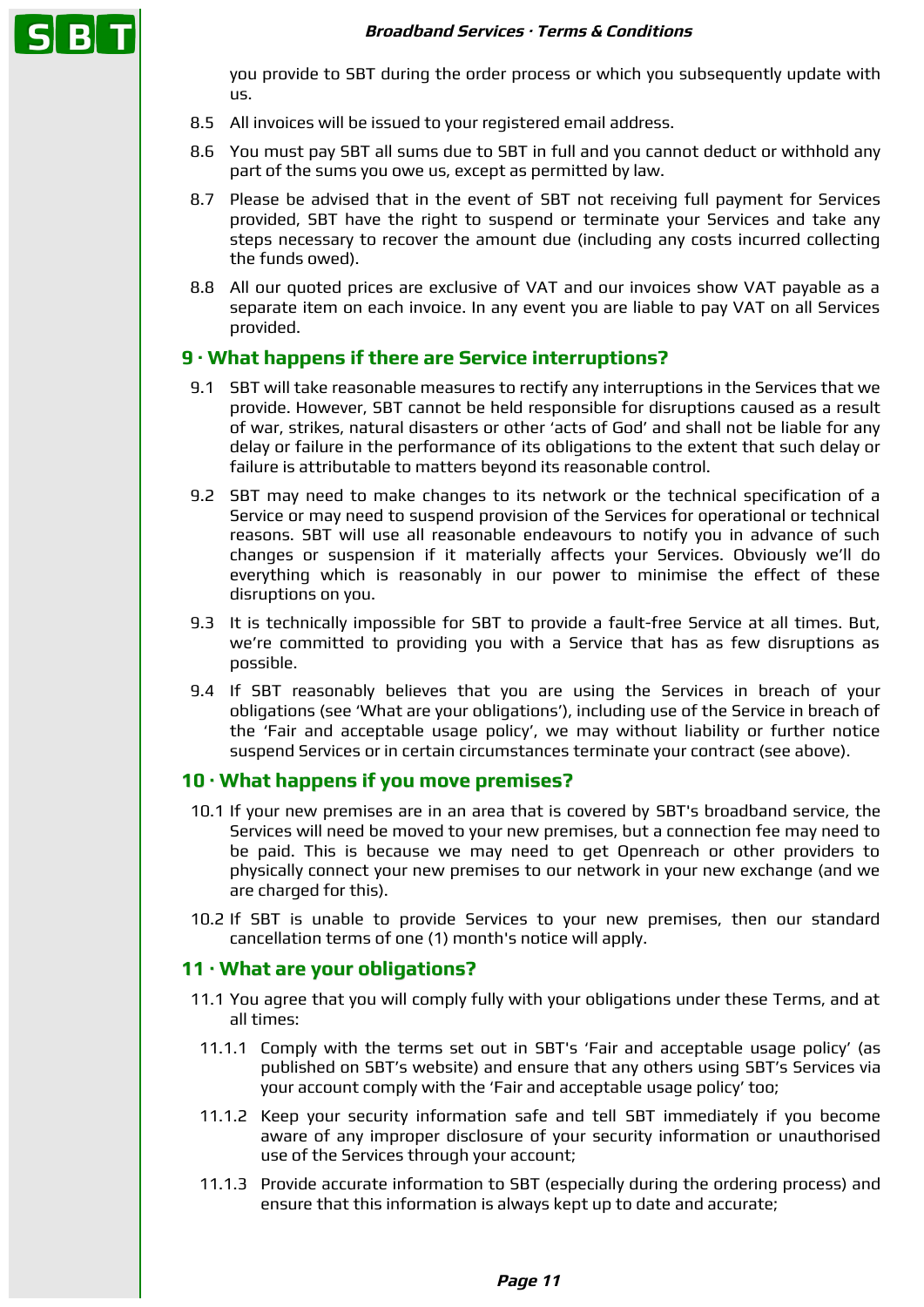- 11.1.4 Ensure that your equipment and software complies with all applicable laws and standards and that you have any necessary licences before you use it to connect to the SBT network and ensure that your equipment and software is compatible with our Equipment;
- 11.1.5 Only you control the content you upload or download using the SBT network. We have no responsibility for any such content;
- 11.1.6 Comply with these Terms and any reasonable instructions SBT gives you;
- 11.1.7 Indemnify SBT against all losses, liabilities, costs (including legal costs) and expenses which SBT may incur as a result of any third party claims against SBT arising from, or in connection with your use or misuse of the Services or breach of these Terms;
- 11.1.8 All amounts due to SBT shall be paid in full (without deduction or withholding except as required by law) and you shall not be entitled to assert any credit, setoff or counterclaim against SBT in order to justify withholding payment of any such amount in whole or in part.
- 11.2 From time to time, SBT may (without notice to you) review, record or check your use of SBT's Services where SBT is required to do so to ensure compliance with any laws or regulations or where ordered to do so by any court or other body or authority with the power to require such monitoring and for our own internal purposes to ensure compliance with these Terms and the 'Fair and acceptable usage policy'.

### **12 · What are the limitations of SBT's responsibility?**

- 12.1 Nothing in these Terms shall restrict or exclude either party's liability for fraud or for death or personal injury caused by it or its employees' or agents' negligence.
- 12.2 Except as expressly set out in these Terms, SBT is not liable to pay damages for any losses caused by use of the Services or delays or interruptions. SBT is not liable to pay damages if anyone else, other than a paying member, gains access to that member's connection to the SBT Service, that member's computer and other related equipment or gains access to, destroys or distorts any data or information held by SBT.
- 12.3 SBT is not responsible for any goods or services supplied in a separate agreement with another supplier, even if access to these goods or services is through SBT's network.
- 12.4 Except as set out in this section and the section called 'What are your obligations?' and except for the requirements for you to pay all Charges owing to us under this contract, neither party's aggregate liability to the other party with respect to this contract for any claims arising in any calendar year (whether in contract, tort, arising as a result of negligence or breach of statutory duty or otherwise) shall exceed 100% of the Charges due in that calendar year.
- 12.5 Neither of us will be liable to the other for any economic loss including, without limitation, any loss of profits, anticipated savings, business, contracts, revenue, time or goodwill or loss of data whether in contract, tort, arising as a result of negligence or breach of statutory duty or otherwise or the cost of procuring substitute goods or services provided that doesn't include:
	- 12.5.1 Charges payable;
	- 12.5.2 Claims for any damage to your tangible property, caused by the negligence or otherwise by any act or omission of ours, our employees, agents or subcontractors, whilst on your premises.
- 12.6 You shall at all times be under a duty to mitigate any losses suffered by you.
- 12.7 Each provision of this section is to be construed as a separate provision applying and surviving even if one or more of the other provisions of this clause is held inapplicable or unreasonable.